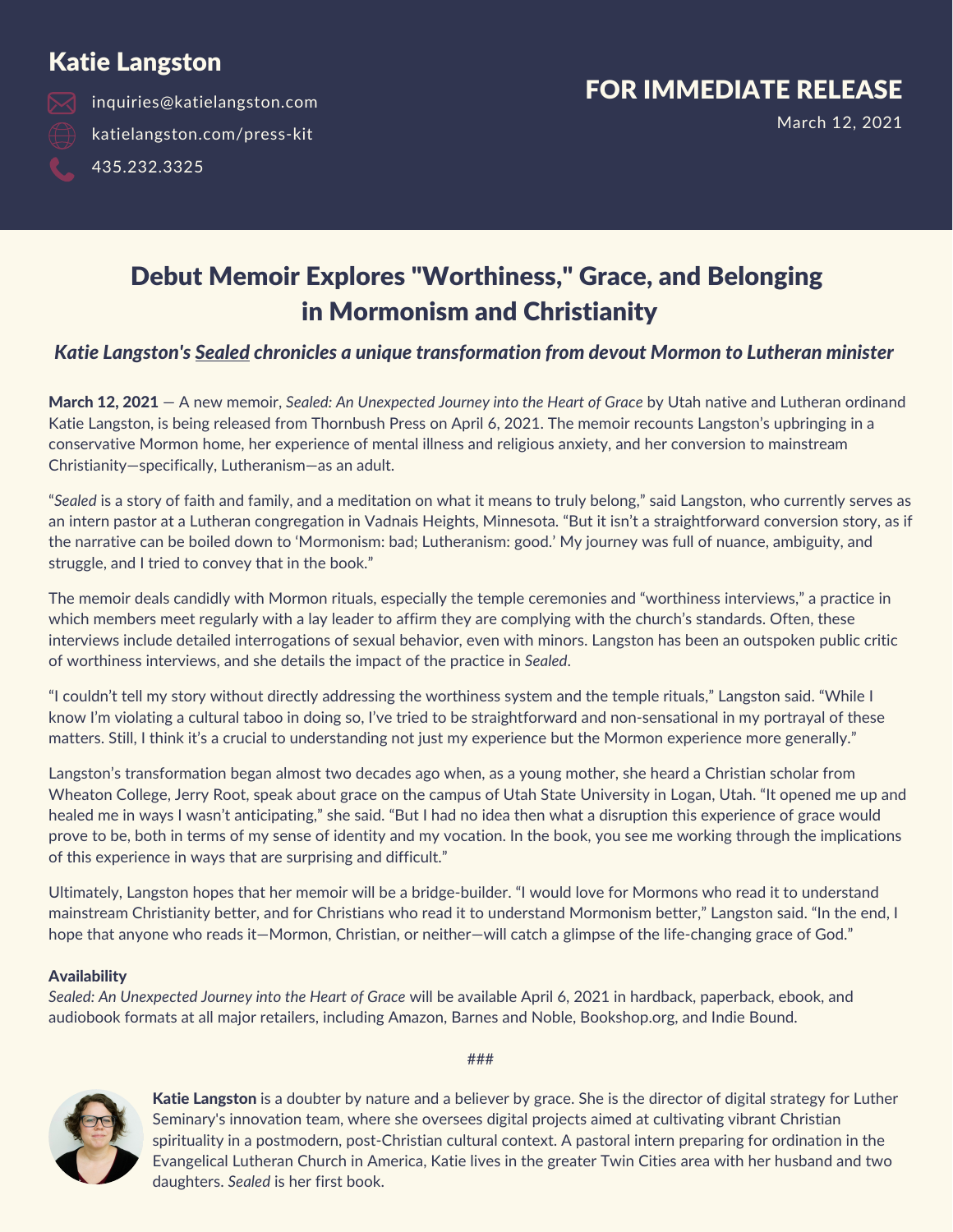# Contact Katie Langston

inquiries@katielangston.com katielangston.com 435.232.3325



#### **Katie Langston** *@katielangston*

A doubter by nature and a believer by grace. Author, preacher, evangelist, digital strategist, basketball fan, coffee enthusiast, lover of fine (and not-so-fine) cheeses.

### A gripping story of transformation told with generosity and insight

Born and raised a devout Mormon in Utah, Katie Langston chronicles her unexpected conversion to orthodox Christianity with candor and theological depth. Her remarkable debut memoir explores themes of religious fundamentalism, mental illness, and family belonging—culminating in her surprising and liberating encounters with the grace of God in Jesus Christ.

#### Pre-order on: Amazon, B&N, Bookshop.org, Indie Bound, and more

Publisher: Thornbush Press Release date: April 6, 2021 **MSRP** Hardback: \$24.95 Paperback: \$14.99 Ebook: \$9.99 Audiobook: \$34.95

Trim size: 6x9 Pages: 237 ISBNs 978-1-7360136-7-0 (hardback) 978-1-7360136-6-3 (paperback) 978-1-7360136-8-7 (ebook) 978-1-7360136-9-4 (audiobook)



# Advance Praise for *Sealed*

"Exquisite, edge-of-the-sword honesty and elevated prose."

> —Phyllis Barber, author of *How I Got Cultured*

"Langston is a dazzling writer with an ear that is perfectly tuned to the Gospel's chords."

> —Michael Chan, host of the *Gospel Beautiful* podcast

"A powerful and deeply theological memoir."

> —Jana Riess, author of *The Next Mormons*

"Beautiful—both for its honest vulnerability and theological profundity."

> —Debbie Blue, author of *Sensual Orthodoxy*

"Fearless honesty, vulnerability, and full-bodied faith."

> —Joanna Brooks, author of *The Book of Mormon Girl*

"An instant classic that plumbs the depths of the Mormon experience."

> —Stephen Carter, editor of *Sunstone* Magazine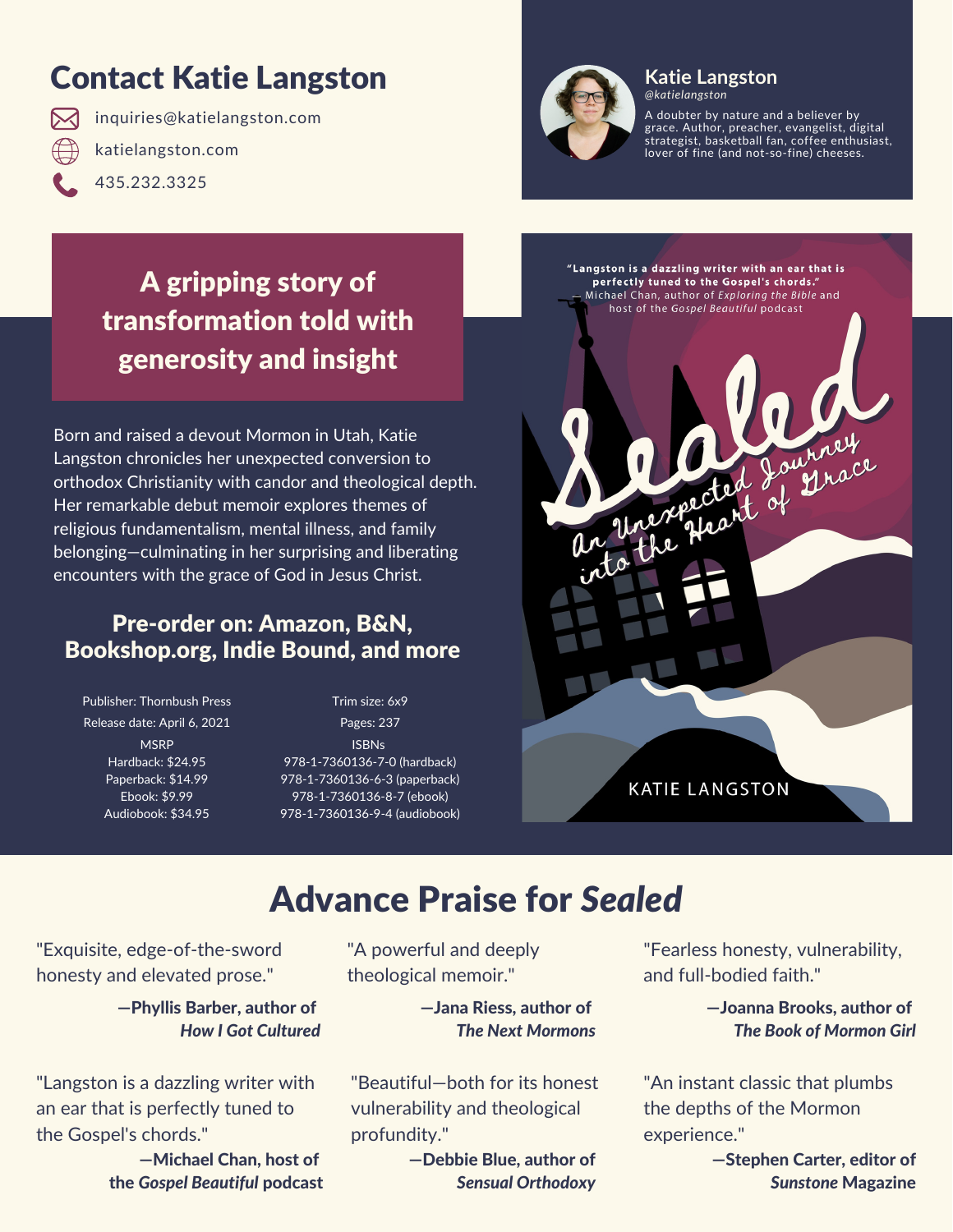# Sample Q&A for *Sealed*

# Tell us more about yourself and your journey.

I grew up in a conservative, almost quasi-fundamentalist Mormon home. This brought with it both gifts and pain: on the one hand, a sense of community and purpose; on the other, a lot of religious fear. As a child, I developed severe OCD, with religious-related obsessions and compulsions (often called "scrupulosity"), though I didn't have a diagnosis for it until much later. By the time I was in my early twenties, I had accomplished all the major Mormon milestones—full-time proselytizing mission, marriage in the Mormon temple, a baby on the way—but I was coming apart at the seams. Just when I thought I didn't want to live anymore, I had a profound experience with God's grace that changed everything. I'm now a Lutheran minister, a call that began with that first experience of grace.

The basic arc of the story describes how an anxious Mormon girl from Utah grew up to be a Lutheran minister. But it's more than that—it's a meditation on faith, family, and belonging. It's about how we must reconcile even the seemingly irreconcilable parts of ourselves in order to be whole, and how we never outgrow our roots. While it is a conversion story, the conversion isn't straightforward. The book is deeply Mormon *and* deeply Christian, because I couldn't tell my story without acknowledging how I'm both.

What is *Sealed* about? What are its themes?

# Why write such a personal book?

You know, it's funny: if I could have *not* written it, I would have much preferred that! But the book kind of poured out of me. It was one of those experiences, that as an artist and as a Christian I have come to understand are quite rare, in which I felt as though I must write—almost like I was being *compelled* to write. There were aspects of this book that were difficult to write because it meant diving into past traumas, griefs, and pain, but I hope that in so doing I have told a story that is resonant and compelling. If others can find themselves in my story, I will have done my job.

*Sealed* is for wonderers, wanderers, skeptics, and believers. It's for anyone who's had the feeling they don't quite fit in. It's for folks who have experienced the pain of leaving a religion or faith community, and folks who have experienced the excitement of joining a religion or a faith community. It's for people who are at odds with their family. It's for survivors of spiritual abuse. It's for mainstream Christians who want to understand Mormonism better, and for Mormons who want to understand mainstream Christianity better. It's for readers who enjoy memoirs and spiritual writing. Ultimately, it's for anyone who marvels at the miracle of grace, and longs to see it whenever and however it shows up in the most unexpected of places.

What is the audience? Who do you hope will find and read it?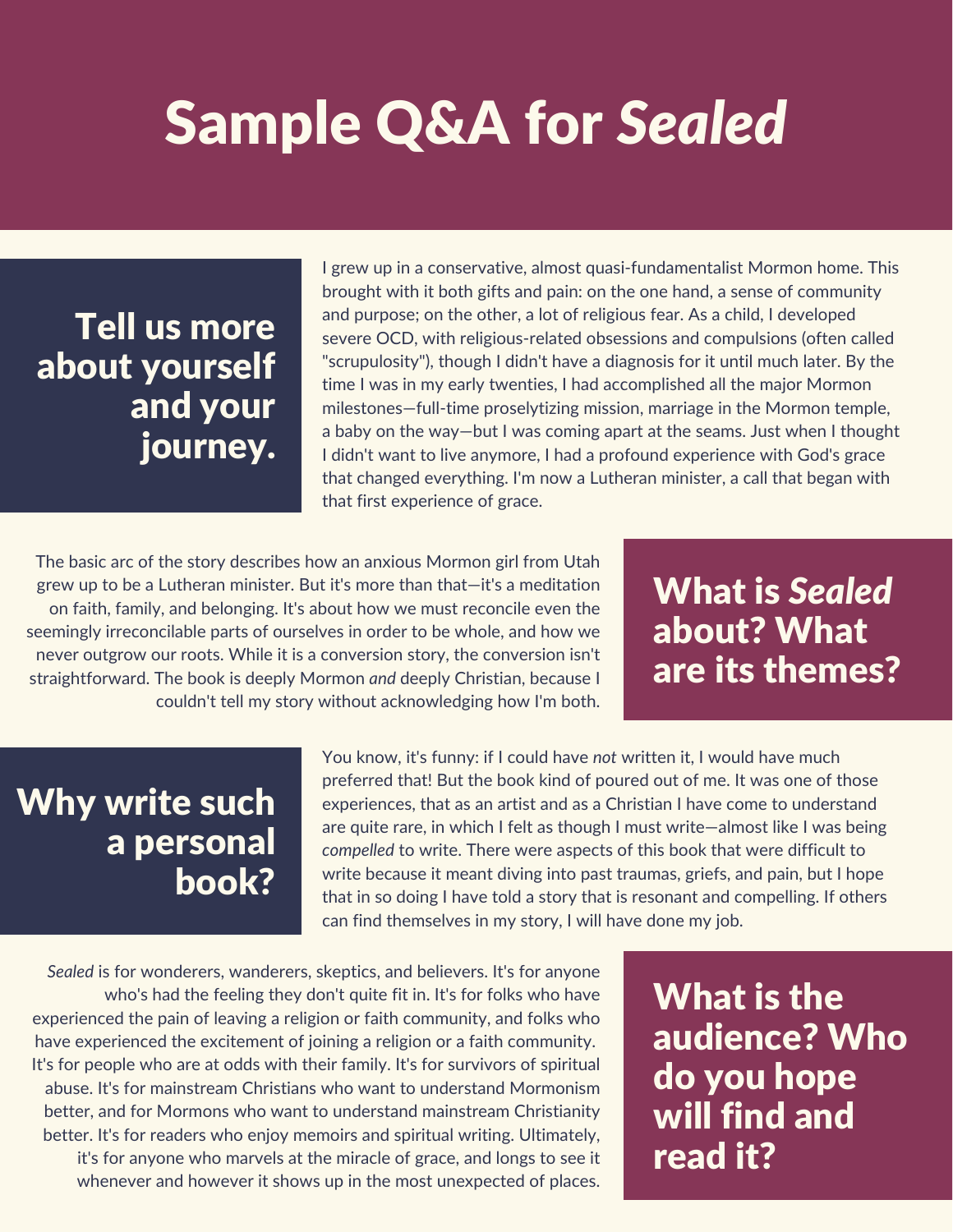"Langston is a dazzling writer with an ear that is perfectly tuned to the Gospel's chords." Michael Chan, author of Exploring the Bible and host of the Gospel Beautiful podcast

Represent of Durace

### BOOK SAMPLE: Prologue and Chapter 1

### **KATIE LANGSTON**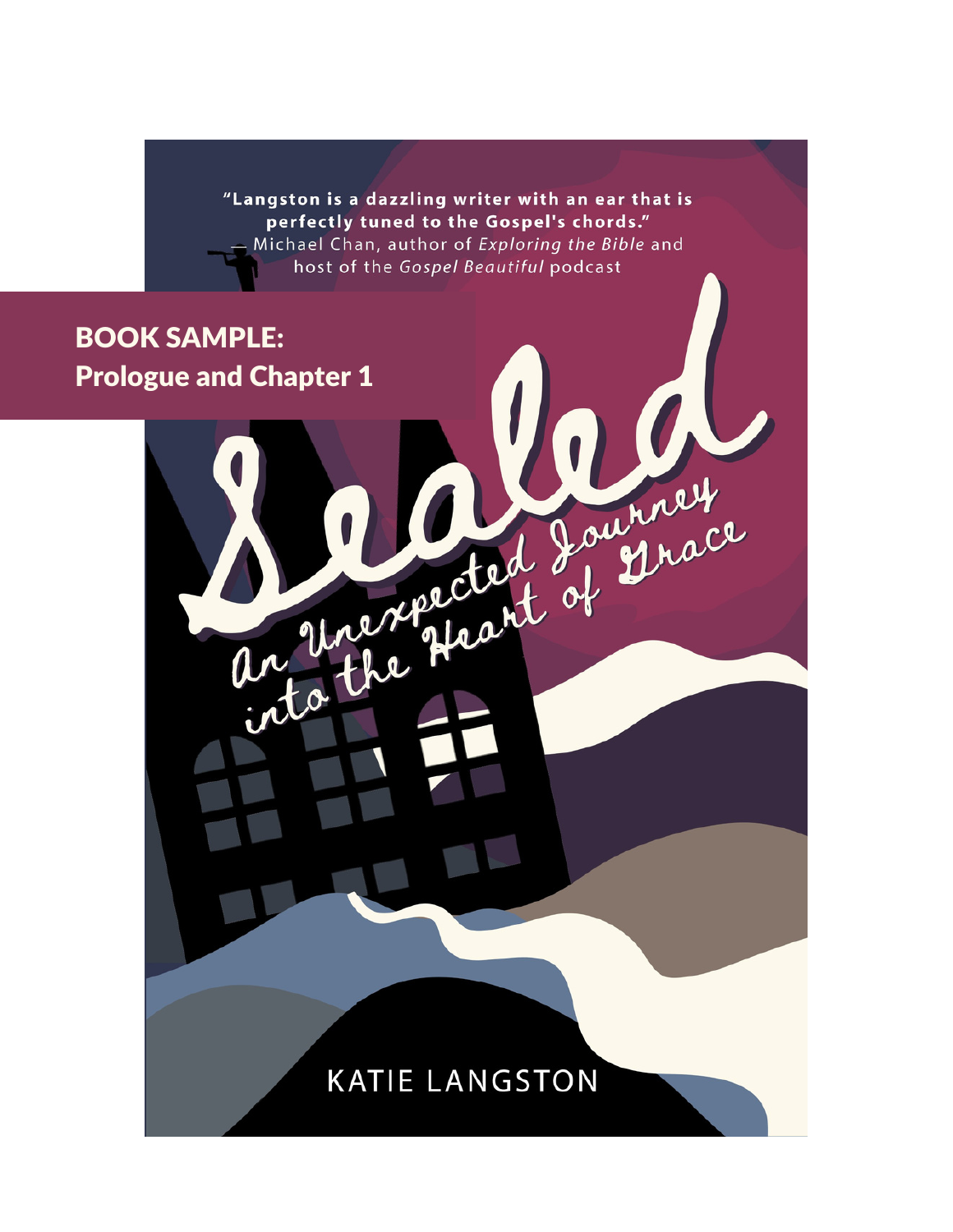## Prologue

IN LOGAN, UTAH, in the center of town, on a hill overlooking a lush valley that sprawls for miles, the Mormon temple stands like a fortress. It is our protector, our sentinel, preserving our wholesome treelined streets, our sweet neighborhoods with neatly trimmed lawns, our modest but well-kept homes, and further out, toward the Wellsville Mountains where the town gives way to fields of open farmland, our crops of alfalfa, wheat, and corn. It was the second temple in Zion, finished even before the iconic structure in Salt Lake City, which made it the beating heart of Northern Utah for nearly a decade on the Mormon frontier. It is the first thing you see when, traveling north from the capital, you make your way through the twisting curves of Sardine Canyon and emerge at its mouth. There, the spectacular views of Cache Valley break open like birdsong and the temple greets you with a welcome and a warning. During the day, its formidable limestone exterior, flanked by castle-like turrets on either side, fortifies the landscape; after sunset, it's illuminated by the power of one-thousand-watt lights, casting an authoritative glow across the entire valley.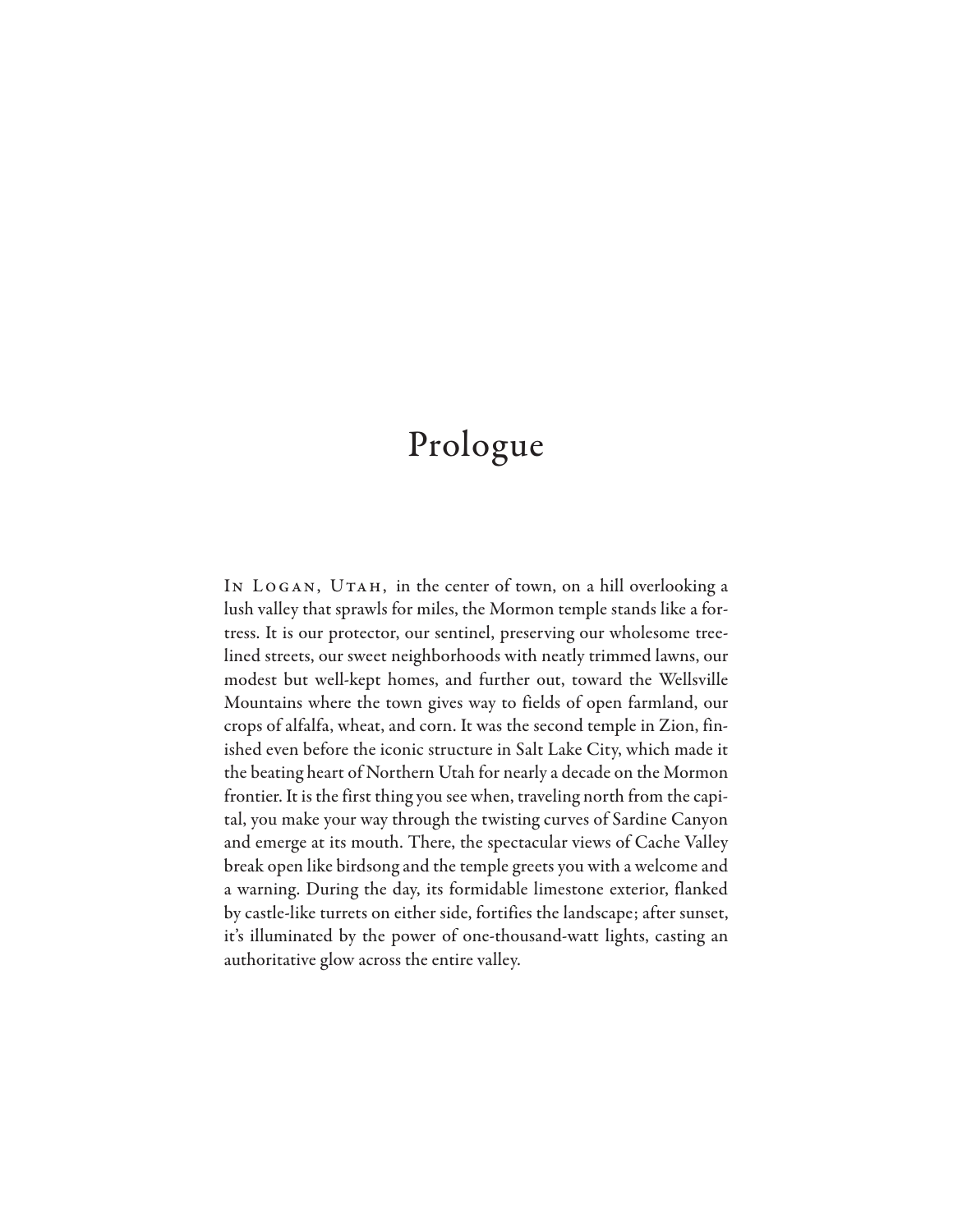#### 2 Katie Langston

My parents were married there. So was I. Their wedding, I'm told, was a much more subdued affair than mine. While my husband and I were surrounded by jubilant friends and family—siblings, mission companions, parents, leaders, and neighbors, until there were no seats left in the sealing room—theirs was hauntingly sparse. A couple of friends. No family. My mother's parents were never Mormon; my father's were lapsed enough at the time that they weren't allowed entrance. My mother recalls arriving at the temple on December 13, 1980, with no one to help her prepare her dress or sit with her in the bridal room; she waited with bated breath, alone, convinced my father wouldn't show. When he did, she breathed a sigh of relief, and they were sealed together before God, angels, and their tiny gathering of witnesses, for time and all eternity.

To be *sealed* for time and all eternity: this was the highest possible promise, the culmination of all of Mormonism's mysteries. We were to think of ourselves as on a path, progressing from one degree of spiritual development to the next, a journey that began even before we were born. First, we were disembodied spirits in a pre-existence, yearning for the corporeality of our Heavenly Father's flesh and bones; then we were sent to Earth to experience life in this tabernacle of clay. Once mortal, we were to receive the ordinances of salvation, available only in God's true and living church, the Church of Jesus Christ of Latter-day Saints, which included baptism, the laying-on of hands for the gift of the Holy Ghost, and the temple ceremonies: the initiatory, which prepared us for further light and knowledge through anointing and blessing; the endowment, which delivered the light and knowledge through ritualistic drama; and the sealing, which bound us to a spouse, and the children that would come from our union, as a forever family. If we fulfilled each step, we would be exalted as gods and create worlds and spirit children as our Heavenly Father had done.

I was born exactly nine months and three days after my parents' sealing in the temple (they insist on their chastity beforehand), and the story of their wedding was the foundation upon which our family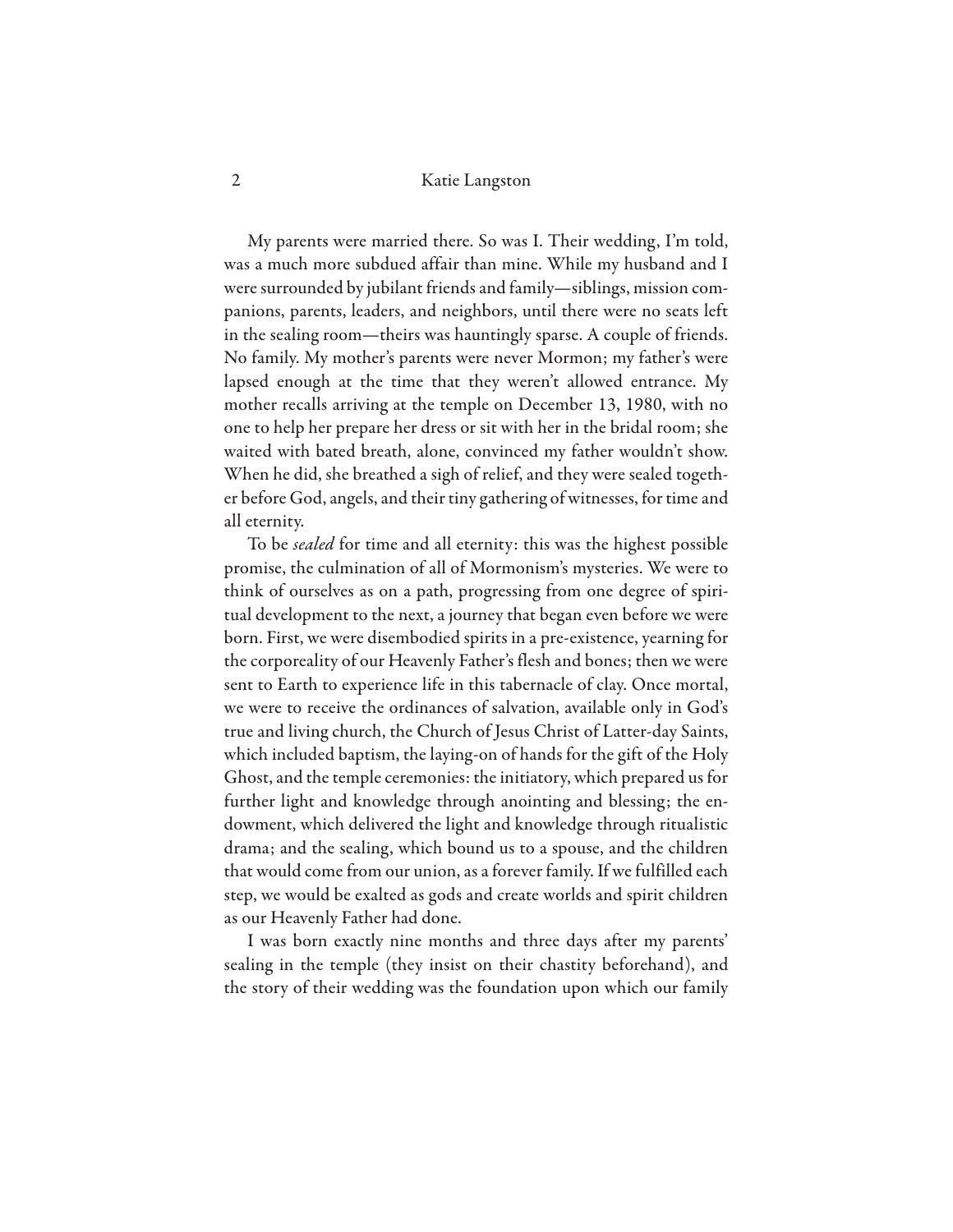was built. It was proof of their devotion: they married in the temple, even at the expense of the pain of their parents, who couldn't be present with them, because they wanted the blessings of sealing. Whatever it required for us to be a forever family was worth every sacrifice.

Of course, it didn't strike me as sacrifice then. It was inevitable, the only possible choice. If anything, my grandparents were the ones to blame for their unworthiness to enter the temple. My mother's parents were so addicted to drink they didn't even come to the reception in Logan but held their own, weeks later, where they could arrange for an open bar; my father's dad was unable to give up smoking and my grandmother decided to remain outside the temple in solidarity with him. It was clear that their exclusion was the consequence of their choices, as sure as day follows night.

Even for those of us who had the sealing, the temple was the promise of a forever family, but not its fulfillment. The fulfillment would take a lifetime. Obedience, repentance, purity: this was the price of belonging. A family could remain a family only if they were worthy of it. The standards were high, but so were the rewards. We repeated it in Sunday services and morning devotionals in the living room through the lyrics of a popular children's song: "I always want to be with my own family, and the Lord has shown me how I can."

That word: *can.* A single syllable, laden with condition: we *can* be together forever, but *will* we? That was up to each of us. At a certain point, our parents' efforts would be insufficient to ensure our safety; our agency, our choices would determine whether their sealing held.

One night, Mom had a dream—more like a vision, a revelation from God. She said she saw herself die, and as her spirit floated above her body, she passed over Dad and us kids weeping in a hospital waiting room. She tried to speak to us, but the veil was too thick. The only thing penetrating it was a golden thread protruding from her abdomen, connecting her to each of us. She held it fast and turned toward the light, the hope of our eternal family piercing the fog of death. When she was swallowed up in it, she awoke with tears in her eyes and intensified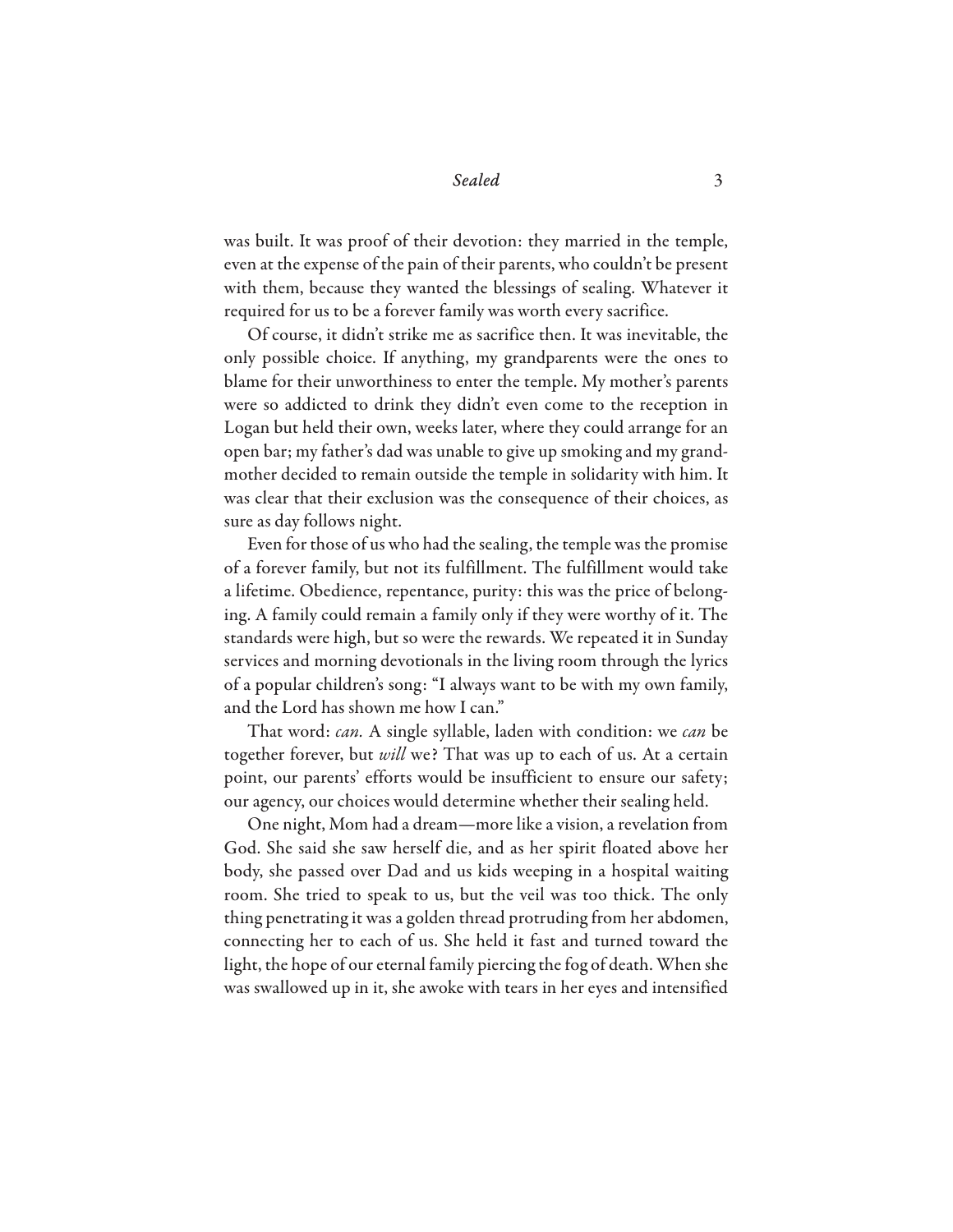conviction that there could be nothing more precious than this sealing. I was young when she dreamed it, maybe eight or nine, and I clutched at my own belly, imagining the pull of the celestial cord she described and the mystery of the blinding unknown.

"Are we really going to be together forever?" I asked.

"We can, sweetie, we can," she said, her response both reassuring and disorienting. It was a daunting contingency, but I loved my parents desperately, so I was determined to keep our sealing secure. I had only an inkling then how difficult it would prove to be.

Years ago I read that landscape affects us viscerally. The environment that surrounds us shapes us. I never believed it until I lived away from the mountains. Now whenever I return home (is it still home?) I am struck by their omnipresence: they're everywhere but nowhere, like a watercolor backdrop painted against the sky. You feel you could almost reach out, smudge it with your fingertips, and expose the whole façade.

What was the landscape of my grandparents like? My great-grandparents? I didn't grow up where my ancestors did. Does that make me fundamentally different from them in a way that can never be recovered? Did the mountains alter my DNA?

I traveled to New Jersey once to visit the graves of my paternal grandparents. My dad's cousin, Ella, took my husband Lanny and me to see them. We were newlyweds on a week-long vacation in New York City. Most of our time was spent in line for Broadway tickets or in gritty, urine-scented subways, but one morning we took a train out to Morristown, the New York City skyline retreating as we approached hilly landscapes thawing in the February sun. When we stepped off the train into air laden with smog, it occurred to me that New Jersey must be a bifurcated place, part Garden State, part Jersey Shore, a state at war with itself. That, at least, felt familiar.

My grandfather died when I was too young to have formed many memories of him, but Grandma Ackerman loomed large in my life. I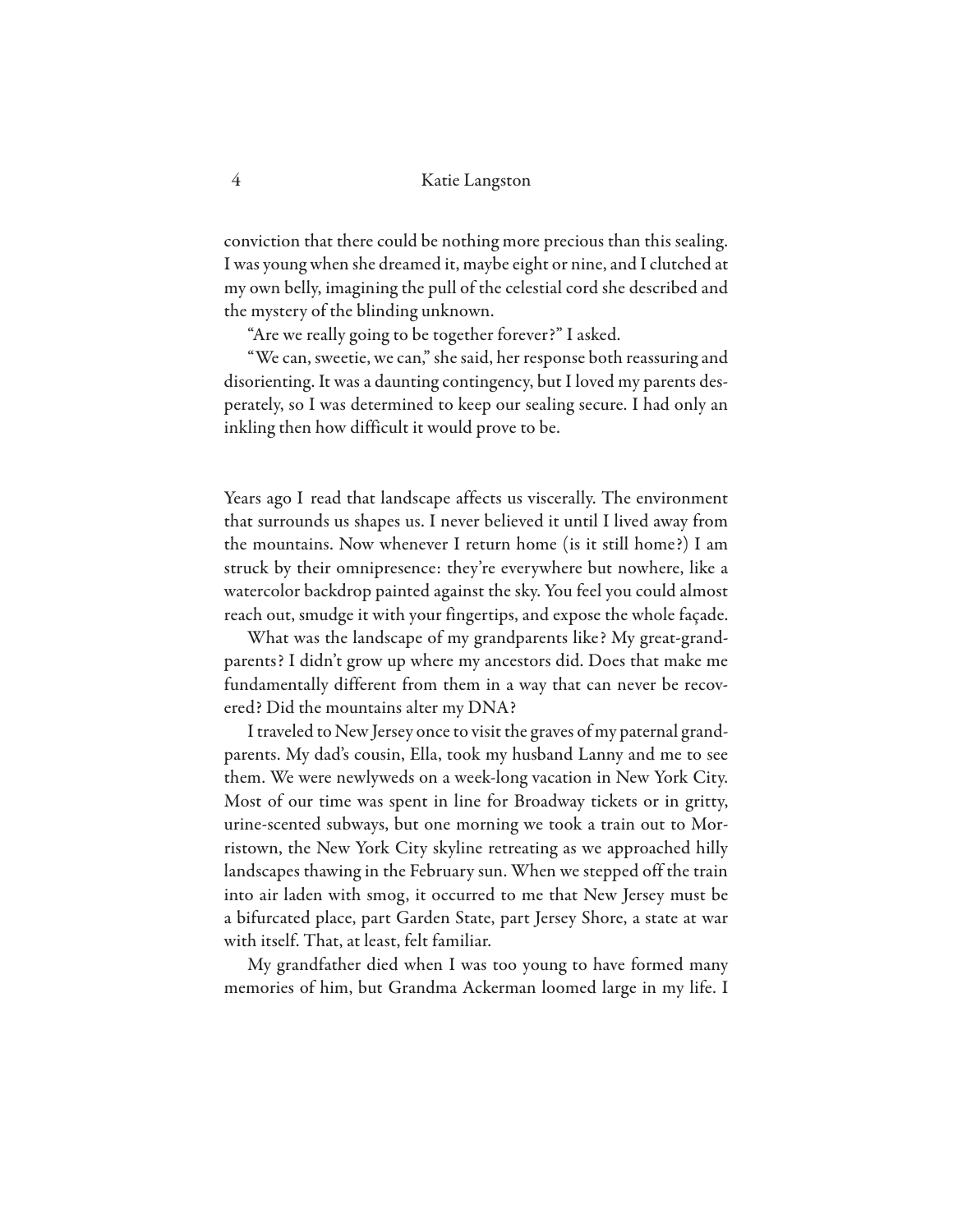tried not to imagine her beneath the soil, the woman I'd loved decaying in a bargain casket. Instead, I pictured her as I remembered her: short hair dyed a flattering shade of auburn; bright, intelligent brown eyes; thin lips that all but disappeared when she was angry or contemplative; the many hours we spent together on the piano bench, where she corrected my posture and cried "sharp!" or "flat!" at each slip of my finger; how her New Jersey accent had been softened by years of living in the Intermountain West. She was the most dignified woman I'd ever met, her relative poverty never an excuse for poor manners, her demeanor at turns funny and gracious and appropriately stern.

I have a photo of me at my grandparents' gravesite. I'm crouching next to their modest gray headstone in a bright red jacket, leaning awkwardly against it, trying not to get my jeans wet in a thin covering of melting snow. I look as if I don't belong, my face drawn into a wan smile that doesn't quite reach my eyes, as if it's all I can do to resist the urge to run as far and as fast as possible. As I study the photograph now, I wish I could go back and touch the earth, scoop up handfuls of dirt and grass poking up through the slush, and claim it as my own. This was the land that nourished my family. These were the graveyards that collected their bones. But I was too young and disconnected to allow myself to rest in the presence of those whose lives birthed mine. We stayed only a moment. I didn't know that place. I preferred to retreat than to face what I didn't understand.

What I did understand were the shadows of the Everlasting Hills and the rugged, unwieldy country I inhabited, once a barren wasteland, now wholly tamed. In the heart of the unforgiving desert the Mormon pioneers built a civilization teeming with industry and self-reliance: Zion, they called it, a kind of outlaw haven for religious zealots, people who had lost everything once, twice, three times in the name of God. They came by the thousands, hobbling over miles of barren plains to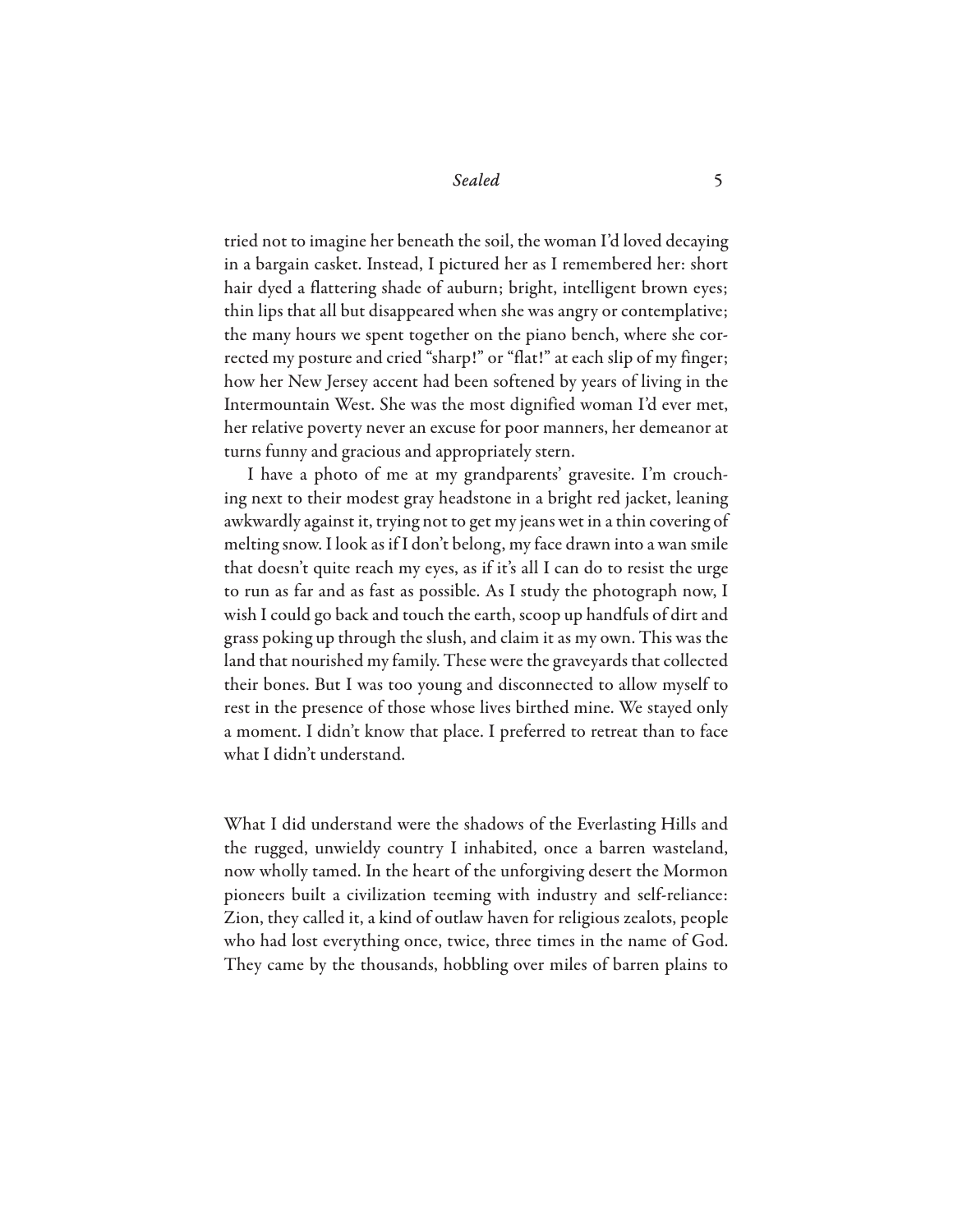this place, this promised land—promised to us, perhaps, because no one else would have it.

Here they knit their hearts together in stubborn defiance against the rest of the world. Here they proclaimed their independence from the persecutions that drove them westward. Here, where shopping malls and Wal-Marts and Starbucks stores and used-car dealerships now spring up like stubborn prairie weeds, they refused to assimilate, turning instead to their guns—to their graves—before they would give in. The transition from theocratic radicals to middle-class big-box-store consumers is as mysterious as Mormon origins themselves, but in it I always sensed a belligerent edge, a dare to the rest of the world cloaked in deliberate, almost fierce friendliness. It is the paradox I inherited: to be apart, but still accepted. To be reviled, but still loved.

Even now, I cannot separate my religious past from my religious present, any more than I could carve a boulder from the walls of the Wellsville Mountains with a wish. It is, simply, who I am: *a Mormon.*  The clean-cut boys on bicycles, the fantastical stories of gold plates and angelic visitors, the prohibitions on alcohol and coffee, the rows of elderly white men in white shirts and conservative ties whom we called prophets and apostles—this is the language, the landscape, of my youth.

The rhythms of Mormon life, disciplined and rigorous, were passed down through the generations: get up, read the scriptures, eat breakfast, go to school, come home, have dinner, say bedtime prayers. Mondays are Family Home Evenings. Wednesdays Mom crosses the backyard to the church building for activities with the youth. Sundays you attend church, an entirely separate experience from the temple's ritual and symbolism: a no-nonsense, no-frills ordeal in practical wooden pews. Hymns are accompanied on the organ, sermons are delivered by congregants on a rotating basis, the weekly emblems of the Lord's Supper, which consists of bread and water, are passed from row to row—for even in sacred ritual Mormons don't drink wine. Everyone dresses in Sunday best: skirts and dresses for the women and girls, shirts and ties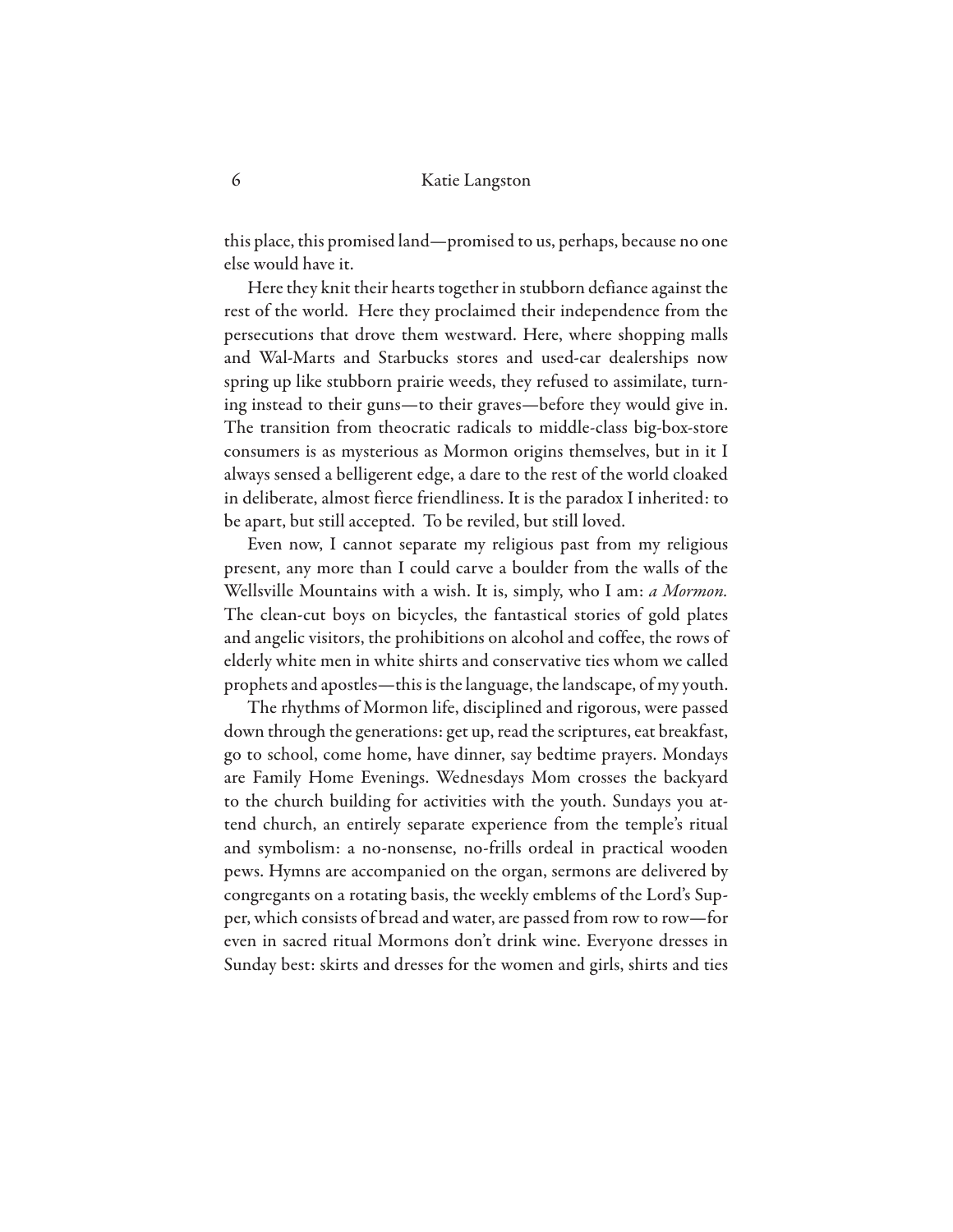for the men and boys. Altogether, church takes three hours, between talks, classes, songs, and scriptures.

Underscoring each message is an unbending perception of right and wrong, one that must have been influenced by the vast endlessness of the Midwestern plains the pioneers crossed at such terrible expense. There is good and evil, us and them. Ours is the only true church; all other Christian denominations are apostate expressions of the pristine faith. The early Christians went so far astray that the truth was lost entirely and had to be restored through Joseph Smith in 1830, so that we could have the church as Jesus intended it: new scriptures, the temple rituals, leaders who spoke directly to God and taught us the way we should go. You might be tempted to doubt, but that's a trick of Satan, who lurks in every shadow to send you wandering through the winding paths of sin and darkness that lead away from eternal life.

For years, it was impossible to imagine anything else. The Mormons' past was my past, their stories my stories. I grew up singing songs of the American West, beating invisible insects with burlap sacks to reenact the miracle when God sent the seagulls to swallow up hordes of crickets that were destroying the Mormon settlers' crops. We were God's chosen people, plucked from the world and deposited in the planting pot of Utah's mountain valleys, layers of soil transported across time and space to make the desert bloom as paradise. This was the heritage for which my forebears sacrificed all.

Except that it wasn't my heritage and they weren't my forebears not really. My many-times-great-grandparents came over on the *Mayflower*. Others were Methodists and Mennonites and Anglicans. I knew they were a part of me, but peripherally: they existed in another time, another world, before our family found the truth. Both my parents converted to Mormonism as kids when missionaries knocked on the doors of their childhood homes, and those were the moments that changed our eternal destiny. Everything that came before was but a prelude to the apex of our family's history, the first in a series of steps that led to the temple, the fortress of sealing that would bind the chosen togeth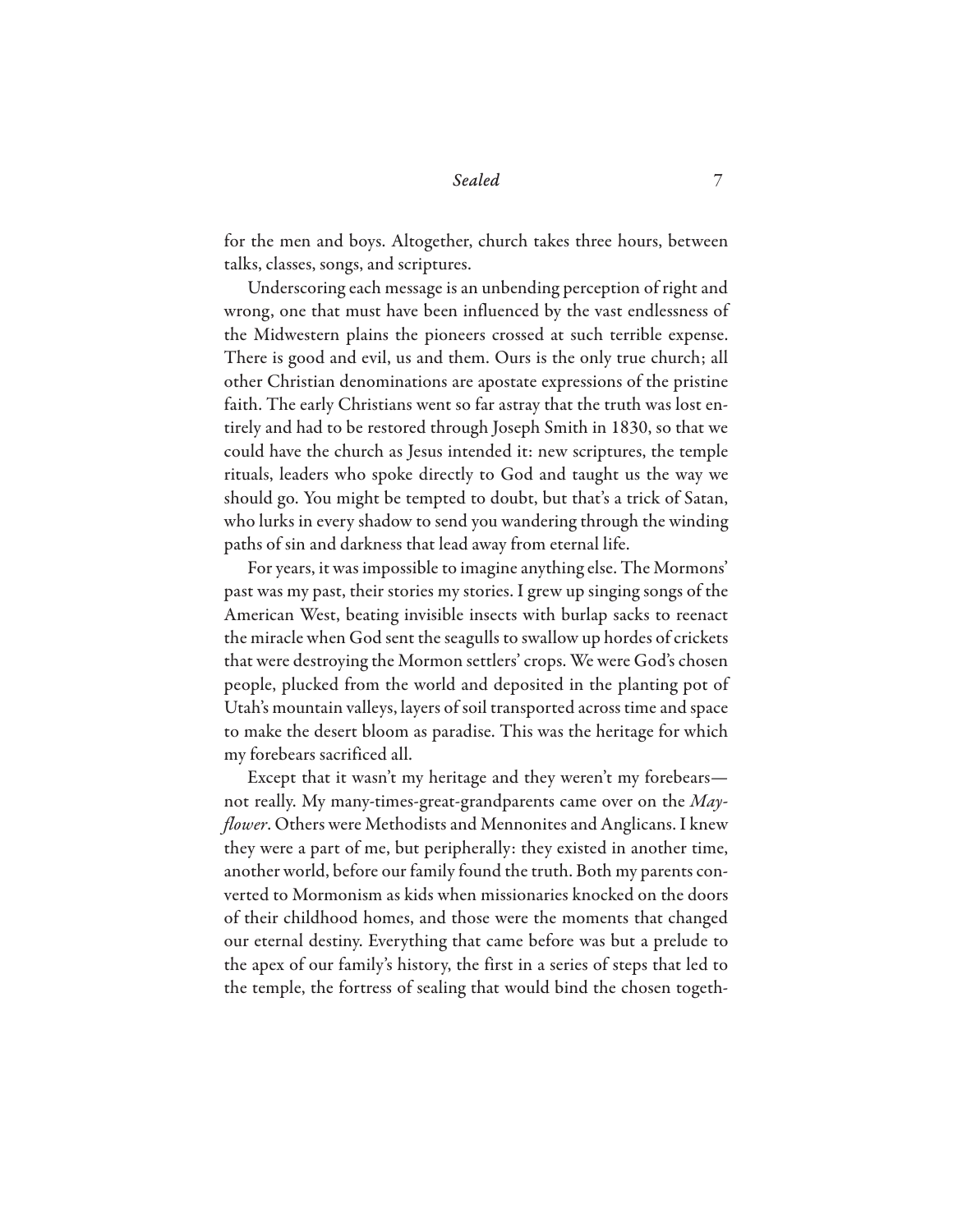er for all eternity. It was a tremendous privilege to be chosen, and our ancestors, well-intentioned as they might have been, were merely God's vehicles to bring us here. At least, that's how I was raised to think of them.

Perhaps that's at the heart of this—my despair, my apostasy, my journey away. If only the Mormons had really been my people, I would have kept my faith. I wouldn't have turned up my nose at the air that smelled of sulfur when the breeze caught the stench off Great Salt Lake. The irrigation water flowing down from winter run-offs would have been more than enough to nourish me. But I was a transplant, and God help me, I never fully took.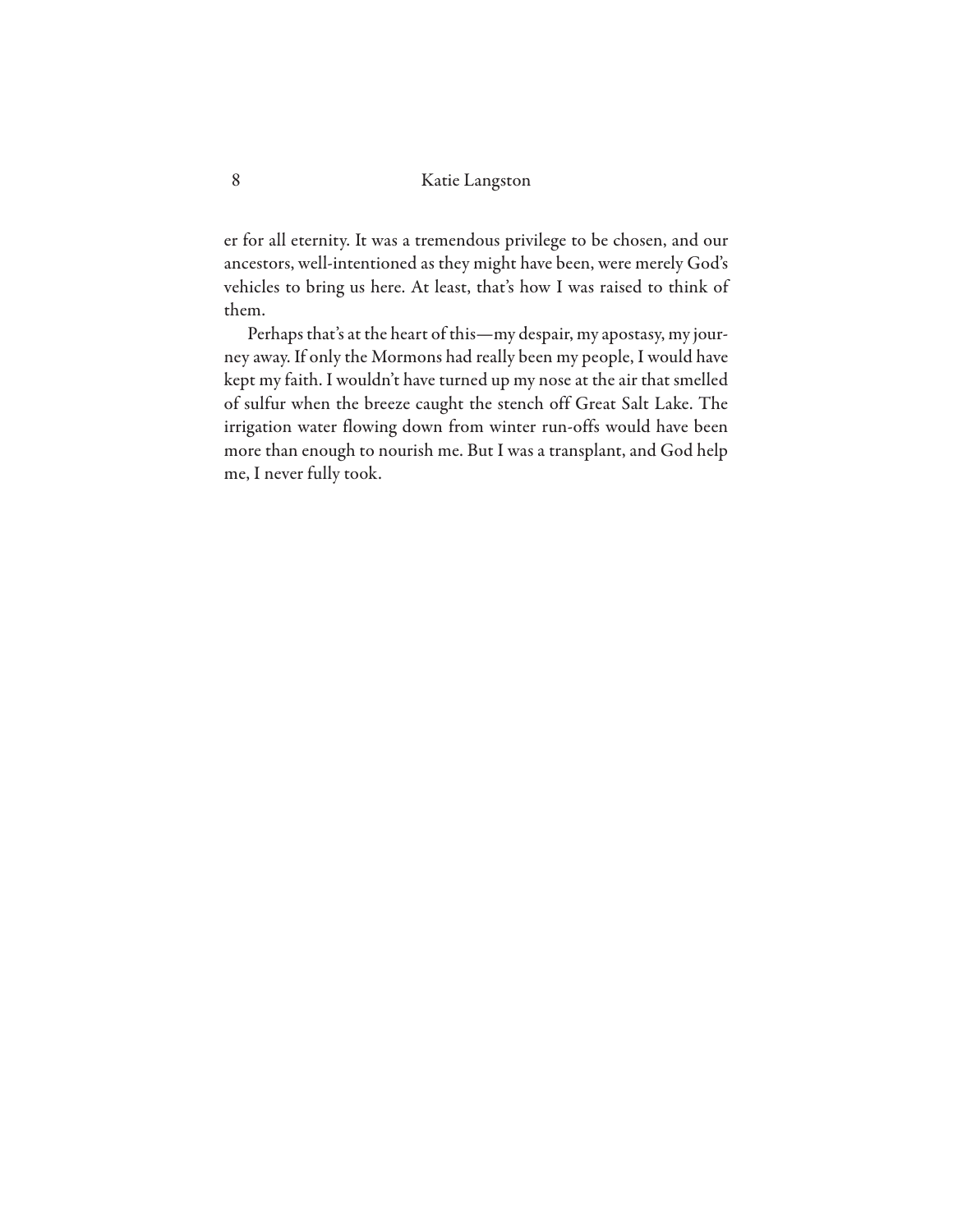Part Vne: Hame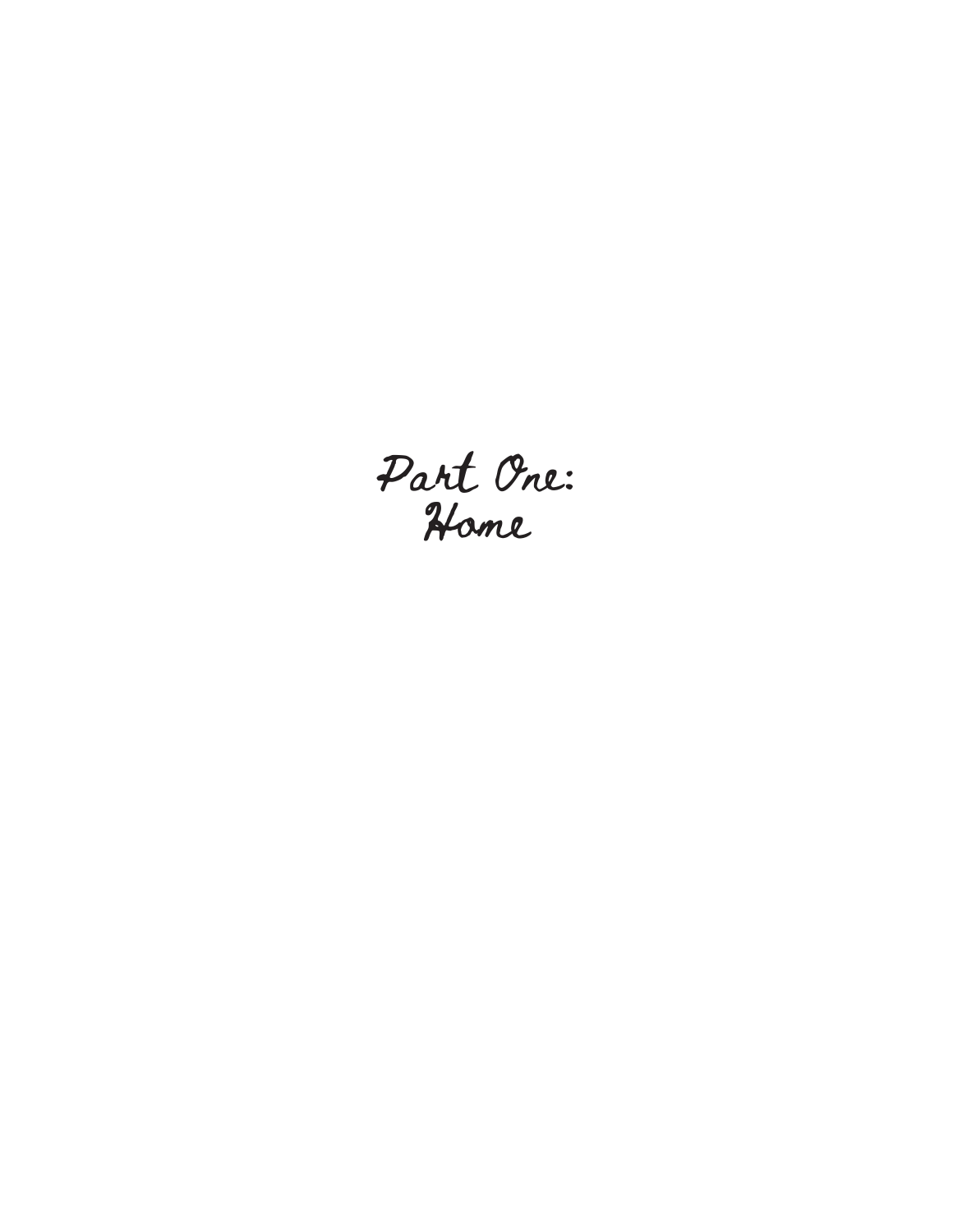### Chapter 1

MY FIRST MEMORY of pain is a memory of pleasure.

It's strange how memory works: hours and days and months and years can slip silently by, as if shrouded by a sheet, just a shadow here or a motion there, nothing specific to recall but vapor and fog—and then, suddenly, the shroud lifts and for a moment everything is clear. That's how it is with this.

There are two memories that form a whole.

The first: I'm three years old, maybe four. In a car seat. It is upright and bulky, supported by huge, heavy frames, and covered with bright brown vinyl that sticks to my skin in the sun. I ride around town for hours in it while Mom tows me along for daily errands: grocery store, library, utility payment, mall. One afternoon, en route to one destination or another, I discover I can press myself down against the plastic latch between my legs and produce a pulsating sensation in my private parts.

It never occurs to me that it's wrong; it's just a way to pass the time. My first clue comes months after my discovery, in the second memory that is sharp as nails. We're stopped in front of Grandma Ackerman's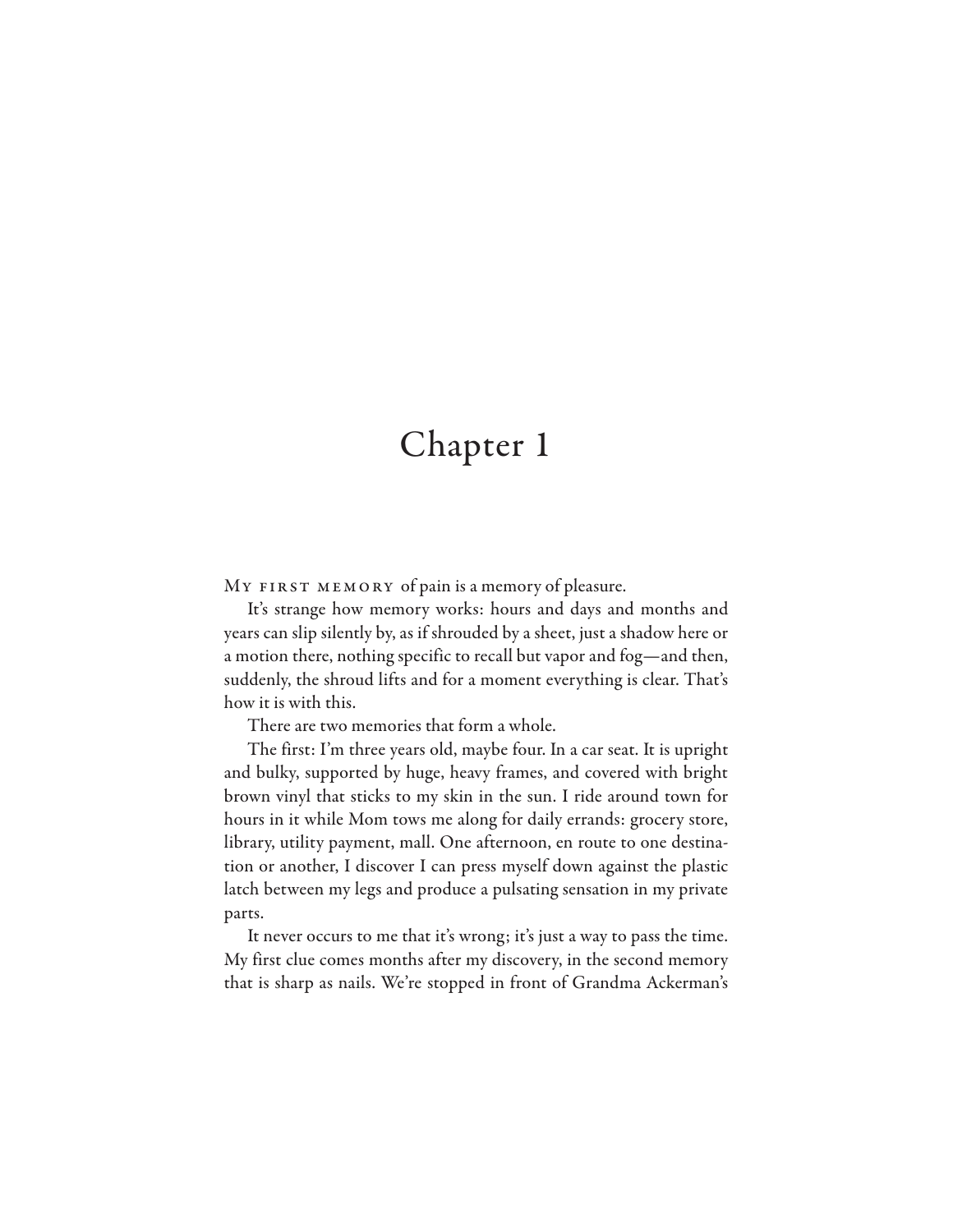house and Mom unsnaps the buckle moments before I can make the feeling come. At first, I'm upset by the interruption. But then she says in a voice more urgent than anything I've heard before, "No, Katie, don't do that. That's something very special. It's not something we do in a car seat."

That's it—over in five seconds. But not before I notice the fear in her voice, the panic in her eyes. The message I receive—though now that I am a mother myself, I am certain it is not the one she intends to send—is clear: *You must never trust your body.* 

More terrifying still: *You can do something horribly wrong without knowing it.*

Looking back, I see the child I was, full of innocence and vulnerability, and I wonder: why these lies, of all the lies I might have believed? What if I had never learned to imagine myself defective? There is no way of knowing how all this might have unfolded, but there are times I have begged God to take me back there, to let me rewrite that exchange, to stop what became of me before it started. But I have discovered that God is not in the business of changing what is past. We must sit with it, live with it, until we learn to accept it—or be consumed by it.

And so it came to be that I was almost consumed, as a child, a teenager, a young adult—a small scrap of paper in the belly of a blazing fire.

From the moment she caught me, my mother watched me like a hawk.

Sometimes she'd come into my room after she put me to bed. "Are you playing with your bottom?" she'd ask as I'd drift off to sleep with my hand down my pajamas.

"I don't know," I'd reply.

"Sweetheart," she'd say, pleading, "that's not something we do to ourselves."

*Then who does it to us?* I wanted to ask, but I never did.

When I was five, out came the charts and rewards. For every day I could control myself, I got a sticker. When I got seven stickers, I could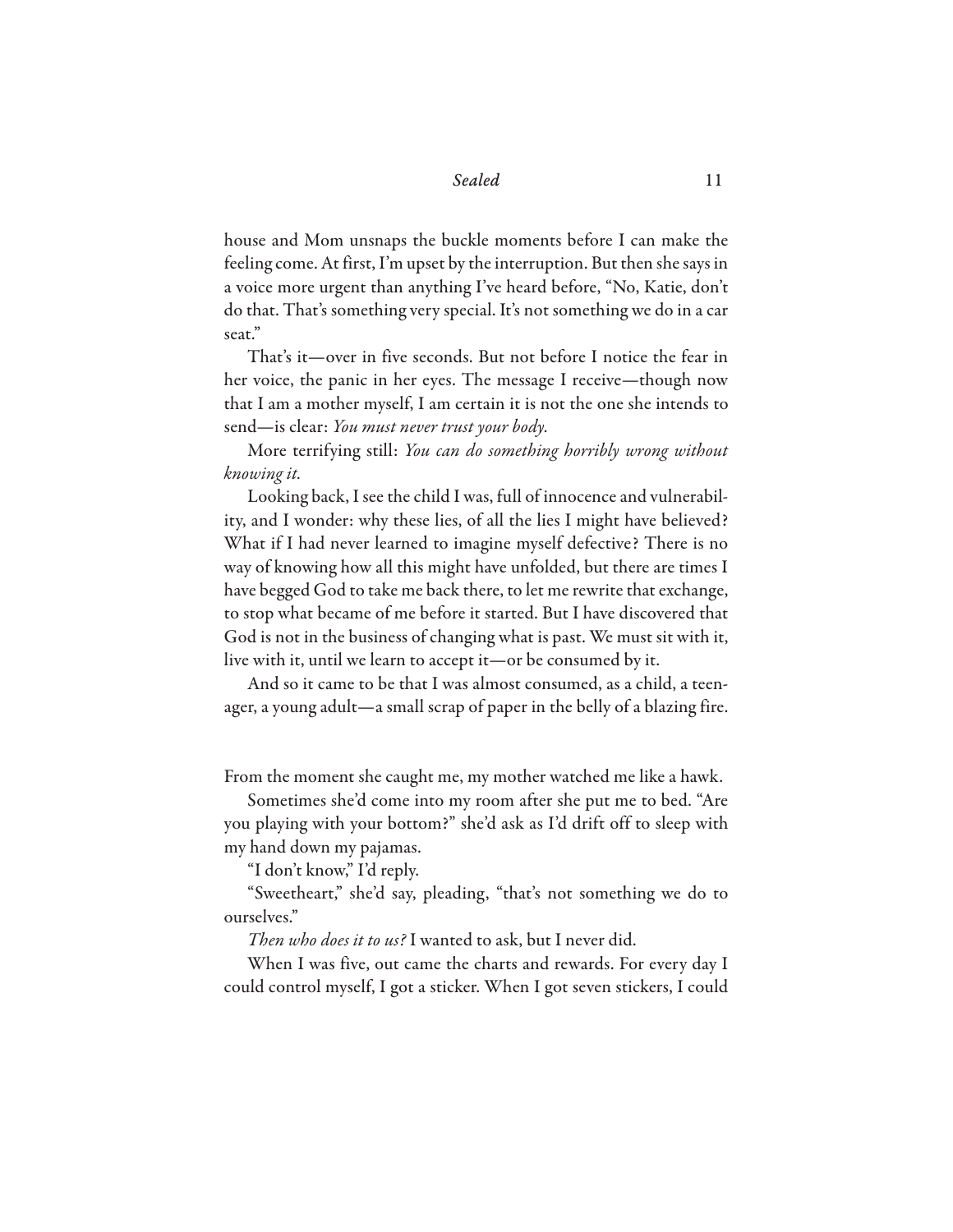choose any cereal I wanted from the grocery store. The chart was hanging on the refrigerator, a conspicuously public place, but we had a code for my habit that only Mom and I knew. We called it "being clean." If anyone asked, we just told them it was about picking up after myself. There were other things on my chart too, like making my bed and being nice to my brother—but we both knew what was most important.

Every morning when I woke up, Mom would greet me with a hug. We'd walk over to the chart. We'd pretend to care about bed-making and sharing. Then she'd ask in an over-friendly tone that never quite masked her apprehension, "Did you play with your bottom last night?"

I rarely lied. When I'd done it, I told her so. Her lips would stay smiling but her eyes would fall. She'd say, "It's okay, sweetie, today is a new day."

Sometimes I hadn't. Those were great mornings. To hear her shout, "Great job! I'm so proud of you!" and to see the look on her face as she pulled the stickers down from the top of the fridge so that I could select any color I wanted.

Occasionally it was hard to remember. Those were mornings I never knew what to say. Every once in a while I said no, but I always feared I was being dishonest. So more often than not I'd reply, "I'm not sure," or even, "Yes"—just to be safe.

Twice I said no when I knew I was fibbing. In both cases I was just one sticker away from Apple Jacks. I felt bad about it, but even a child with a highly sensitive conscience will discover it's difficult to be honest with Apple Jacks on the line.

#### **X**

MY CHILDHOOD HOME was in Magna, a residential township in the southwest corner of the Salt Lake Valley, just eight miles east of the brine flies and uninhabitable wetlands of Great Salt Lake. Overhead, California seagulls, drawn to the lake's salinity, squawked and shat on the sidewalks like pigeons, but if you closed your eyes you could al-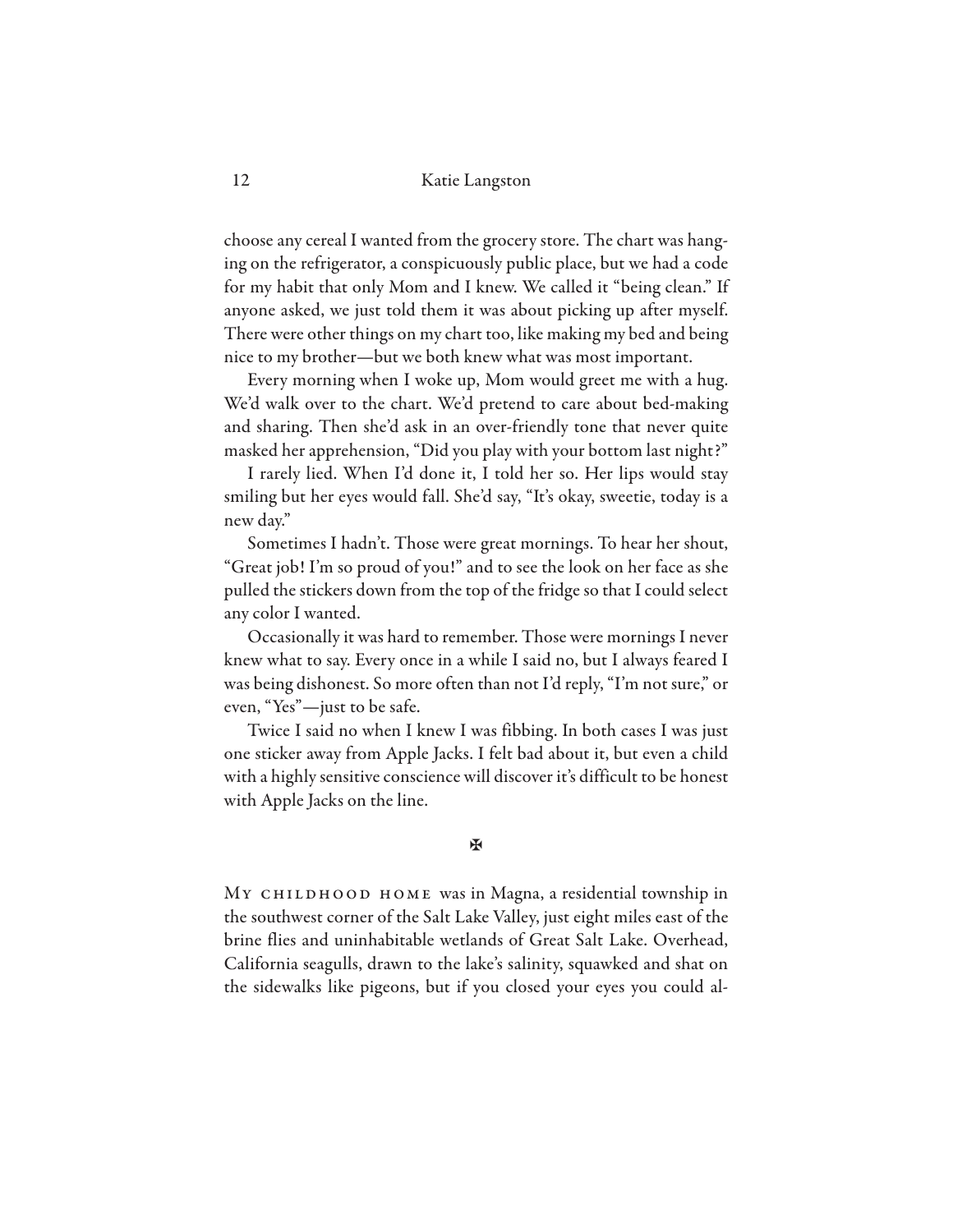most imagine you were near the shore in a quaint oceanside town, not a working-class neighborhood where shifts of bleary-eyed men rose early to extract the earth's treasures from the nearby Bingham Copper Mine, blighting a once-pristine landscape with the irrevocable devastation of human greed.

Still, the neighborhood was friendly enough, and if we were toward the bottom of the socioeconomic scale in our rundown, split-level homes, as children we never knew it. On our street alone, there were over a dozen kids my siblings and I could play with, and we spent most of our afternoons outside, engrossed in the sagas we invented about runaway children and private detectives, darting through each other's yards, hiding behind each other's evergreen bushes, climbing each other's poplar trees. A grocery store where you could buy penny candies was just three blocks away, but the route was treacherous, strewn with empty beer bottles and discarded cigarette butts, evidence of a world we were not allowed to touch.

In our neighborhood almost everyone was Mormon—but of course there were exceptions. Across the street, a tired, middle-aged man lived with an angry, middle-aged woman. They had a ferociously independent teenage daughter who was always running out the front door in miniskirts and tank tops, ducking into cars with boyfriends, shouting things like, "I can do whatever the fuck I *want*!" as her parents chased behind her, demanding she tell them just where she thought she was going. I often hid behind the green curtain in my parents' room so I could see directly into their yard, fascinated by their drama, their way of life that seemed so worldly, so forbidden.

Once, Mom noticed the father across the street acting a little strange. He stumbled to his car and got in. Mom gasped.

"He's drunk," she whispered.

My eyes widened. "He *is?* How do you know?"

Mom grew up with alcoholic parents. It was a dull pain that was always in her eyes. "I just know," she said. "Katie, go run and get a pen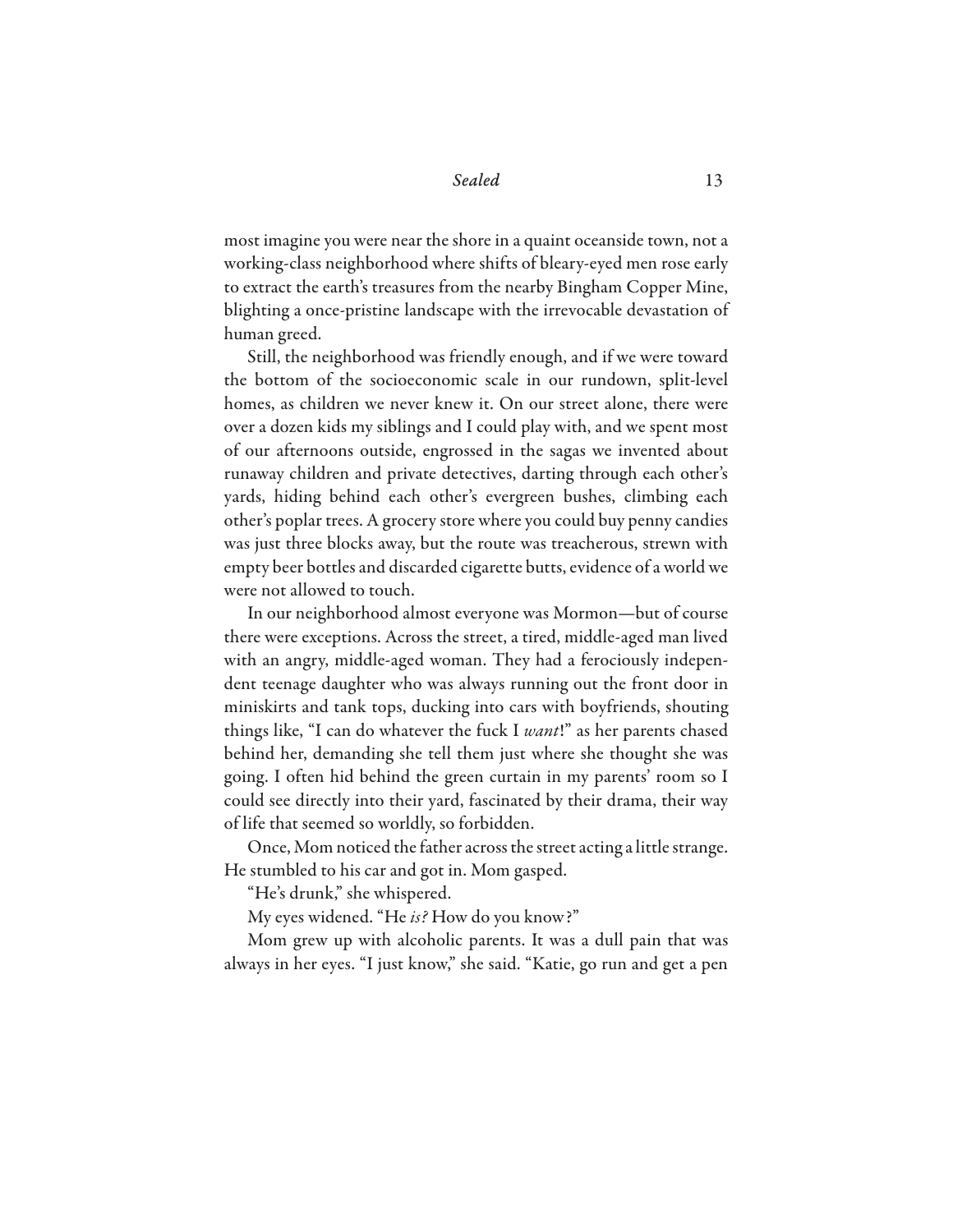and paper from the kitchen table. Hurry! We need to write down that license plate number."

I dashed to the kitchen and retrieved what she asked me for. She grabbed the pen out of my hands and scribbled down the information as the car roared off. "We need to call the police," she said. "He's driving under the influence."

Fifteen minutes later we were both hiding behind the curtain as the police brought him home. He protested that he was perfectly fit to drive, that he'd only had a drink or two. His words were slurring together and he was stumbling over cracks in the sidewalk.

"It's a good thing we stopped him before he hurt someone," Mom said.

"Is he going to find out we told?" I asked.

"No. They keep that sort of thing private."

I nodded, relieved. It was moments like this that reminded me there was a very clear line between right and wrong—and it was a darn good thing I knew which was which. If only the man across the street knew it, perhaps his daughter wouldn't be so rebellious and his wife so angry and he so drunk. Perhaps he *did* know it but chose to be wicked anyway. The thought excited me, a foreign delight tingling in my limbs. I noticed the feeling immediately and shut it down with a guilty shake of my head.

"Will he be okay?" I asked Mom.

She was quiet a long time, like she was struggling to keep a pot of boiling water from overflowing the sides and making a mess everywhere.

"I don't know, Katie," she said at last.

My mother was soft and warm like a down comforter. She was heavily overweight, and I loved snuggling up to her, getting lost in the folds of her belly, her ample breasts cushioning my head. When we watched movies, I'd nestle into her softness, waiting for her to stroke my hair or dance her fingers up and down my back. Sometimes she'd sing idly, her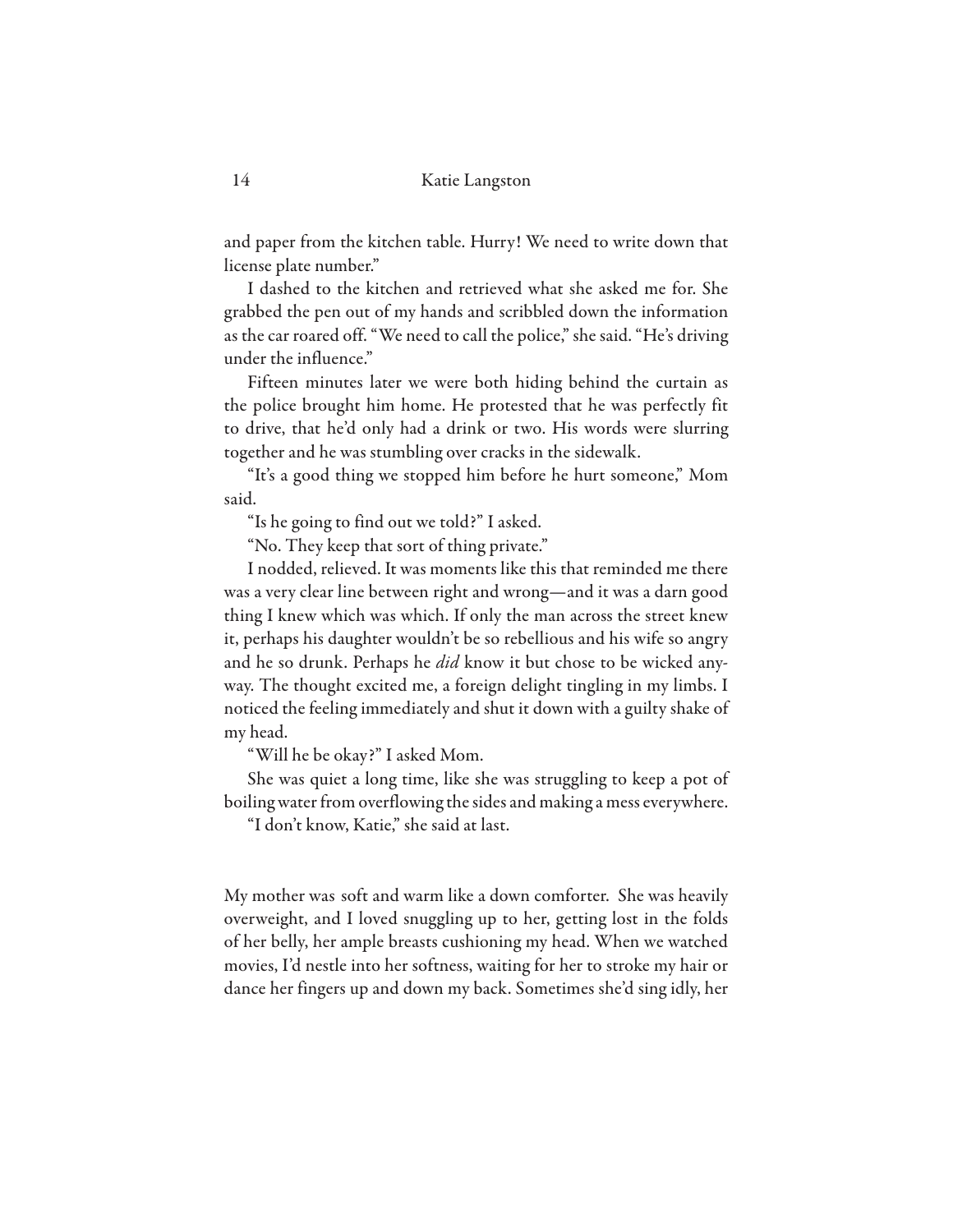classically trained voice floating up to fill the room, even though her volume was hushed.

Beneath her suppleness was an emotional fragility that was difficult to understand. There were inexplicable meltdowns, crying fits that seemed to stop and start suddenly, with no predictable trigger. Such outbursts were infrequent, but they were shocking and disorienting, and we found ourselves treading carefully whenever one seemed imminent.

Mom had a friend, Edith, who lived down the street. Edith was a striking woman, tall and thin with dark hair and elegant features. She was always smiling. Mom said that's because Edith was a healer. She practiced Neuro-Linguistic Programming and had sessions with Mom to help her come to terms with her troubled childhood.

One day, Mom returned home from a session with Edith, beaming. "She's so helpful," she said. Tears welled up in her eyes. "She told me I was a beautiful woman. She meant it."

"*I* think you're beautiful," I said.

To my astonishment, she turned to me and laughed—a bitter laugh without humor or delight. "No, you don't, Katie," she said. "You're ashamed of me."

I didn't respond. It was the first time I was aware of it, but I was as ashamed of her body as I was of my own.

Whenever Edith came around, she brought my mother new energy and hope, but I remained skeptical. Mom was just one of many women who leaned on Edith for emotional support. Too many afternoons I watched my mother dial and redial Edith's number, hoping to get past the busy signal, pacing anxiously.

Edith taught Mom an exercise I found particularly amusing. "A lot of my sadness comes from when I was a little girl," Mom said. "So Edith had me hold my inner child and comfort her." She demonstrated by rocking back and forth and stroking her midsection, shushing and whispering, "It's okay, Mary. It's okay. You're going to be okay."

I almost cracked up right there on the spot. It was the funniest thing I'd ever seen, a grown woman rubbing her own belly and talking to